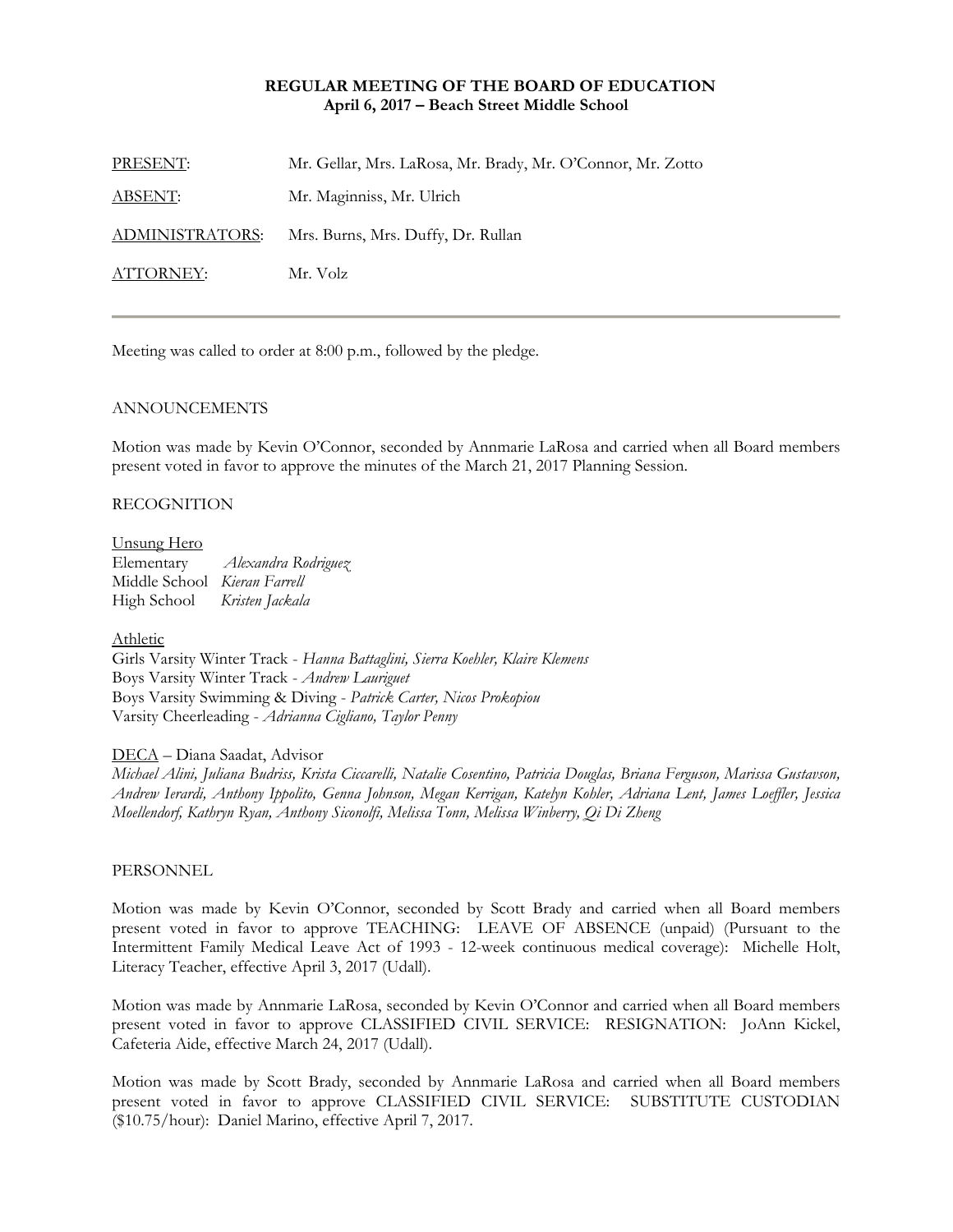#### CURRICULUM UPDATE

Dr. Rullan informed the audience that English Language Arts tests for Grades 3-8 were administered on March 28 through 30. The percentage of parents who refused the assessment on behalf of their child or children was 72%. The NYS Math Assessment will be administered May 2 through May 4. Dr. Rullan discussed revisions to three Board policies: Policy 7212 - Academic Achievement (revised to reflect current practices for keeping parents informed of their children's progress); Policy 7218 - Class Ranking/Weighting of Grades (revised to eliminate weighting of courses and class rank, effective for the Class of 2021); Policy 7362 - Academic Integrity (revised to clarify expectations and consequences). Dr. Rullan requested approval of three curriculum writing projects for Instrumental Band, Instrumental Orchestra and General Music.

Motion was made by Scott Brady, seconded by Annmarie LaRosa and carried when all Board members present voted in favor to approve Curriculum Writing Projects: Instrumental Band Curriculum Writing (Grades 4 -12); Instrumental Orchestra Curriculum Writing (Grades 4 -12); Classroom Music or General Music Curriculum Writing (Grades K-8).

# REPORT OF BOARD COMMITTEES

Finance Committee: Scott Brady reported on the meeting held on  $4/4/17$ . Items reviewed included the February treasurer's report; February extra-curricular report; February payroll summary; February financial statements; claims audit report and March system manager audit trail report. Also reviewed were warrants, payroll certification forms, surplus of high school kitchen equipment, bids and a Joint Municipal Cooperative Bidding Program Resolution for 2017-2018. Mrs. Duffy discussed increasing the hourly wage for School Budget Vote workers. Chief Inspector, Voter Registration, Machine Inspectors and Absentee Voting workers will receive \$12.00/hour and Registrars \$10.00/hour, effective for the 2017 School Budget Vote.

Policy Committee: Kevin O'Connor reported on the meeting held  $4/4/2017$ . The committee discussed various policy revisions. Once all the required readings take place, the three-year policy manual update will be complete. The committee had a First Reading on the following policies: No. 7212 Academic Achievement; No. 7218 Class Ranking/Weighting of Grades; and No. 7362 Academic Integrity.

Education Committee: Annmarie LaRosa reported on the meeting held on 4/6/17. Items reviewed included field trips, IB and AP courses, Key for Literacy, attendance policy and student contract.

Buildings and Grounds: Kevin O'Connor reported on the meeting held on 4/4/17. Gary Robertson of BBS presented a bond work update. Mr. Robertson and Mr. Bosse advised that the high school roof replacement will be completed over two summers. Other items reviewed included the Manetuck playground, Chromebook security, and locking all entrances to the Westbrook building effective May 1, 2017. Tenants will be provided with necessary access badges or keys.

Committee on Special Education/Preschool Special Education: Annmarie LaRosa reported on the meeting held on 4/5/2017. Items discussed included CSE and CPSE recommendations and student placements.

## FINANCIAL MATTERS

The treasurer's report for February was presented. Beginning balance as of 1/31/2017: \$41,855,612.27 ending balance as of  $2/28/2017$ : \$35,440,609.17.

Motion was made by Scott Brady, seconded by Kevin O'Connor, and carried when all Board members present voted in favor to approve Budget Transfers 3362 – 3371.